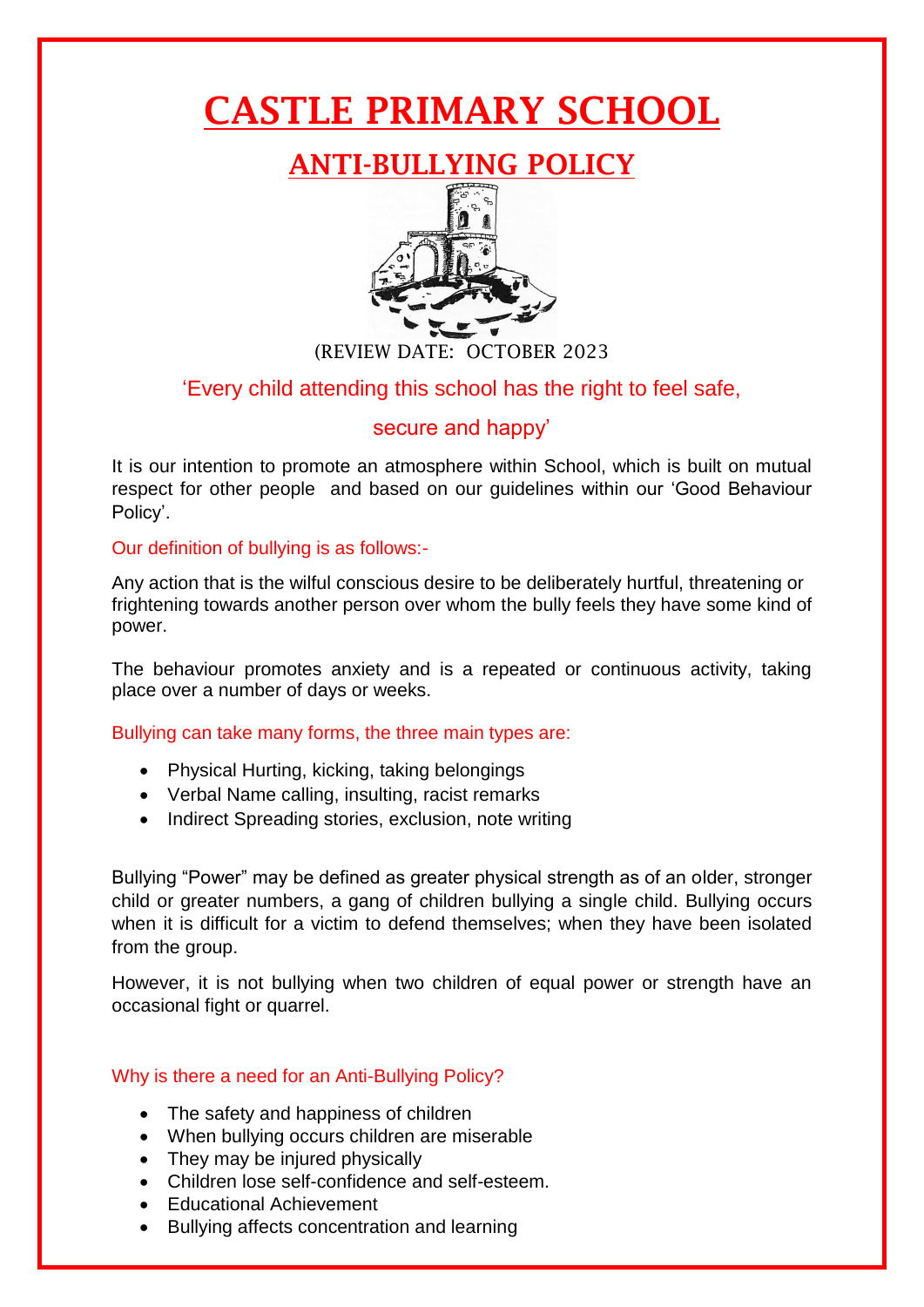- It may cause school to be missed to avoid bullying.
- Providing a model for helpful behaviour
- Inaction 'condones' wrong behaviour
- May think bullying is the way to get what you want
- Victims feel let down by adults
- Long term bullying has been linked to problems in later life especially depression in young adults.
- Our reputation as a caring school.

#### Who is at risk from bullying?

- Who are the victims? They could be any of the following:
- Those lacking close friends
- Those who are shy
- Those coming from over-protective family backgrounds
- Those from different racial or ethnic groups
- Those who are obviously different in some way from the group
- Those with special educational needs
- One who behaves provocatively or inappropriately with others e.g. barging in on games, being a nuisance etc.

None of these are excuses for bullying.

#### Who are the bullies?

- Both boys and girls bully others
- Most common single/groups of boys
- Girls usually in groups (girls may use indirect methods which are difficult to detect)
- Usually in same class at primary level
- They can come from any type of background
- Some bullies may experience poor discipline at home
- Some may experience excessive physical discipline
- Some may be themselves abused by their own family members
- Some may bully because their friends do

Understanding the reasons does not condone the behaviour.

#### Identifying Bullying

When observing children at play there are signs to watch to show that all is not well

- Children who are isolated can sometimes be victims.
- Children frown, or look unhappy or angry.
- Children who try to move away from one another.
- Children who do not take a turn in games, but defer to the dominant one.
- Those who appear to get more attention from other children.
- Children who constantly seek the safety of an adult.